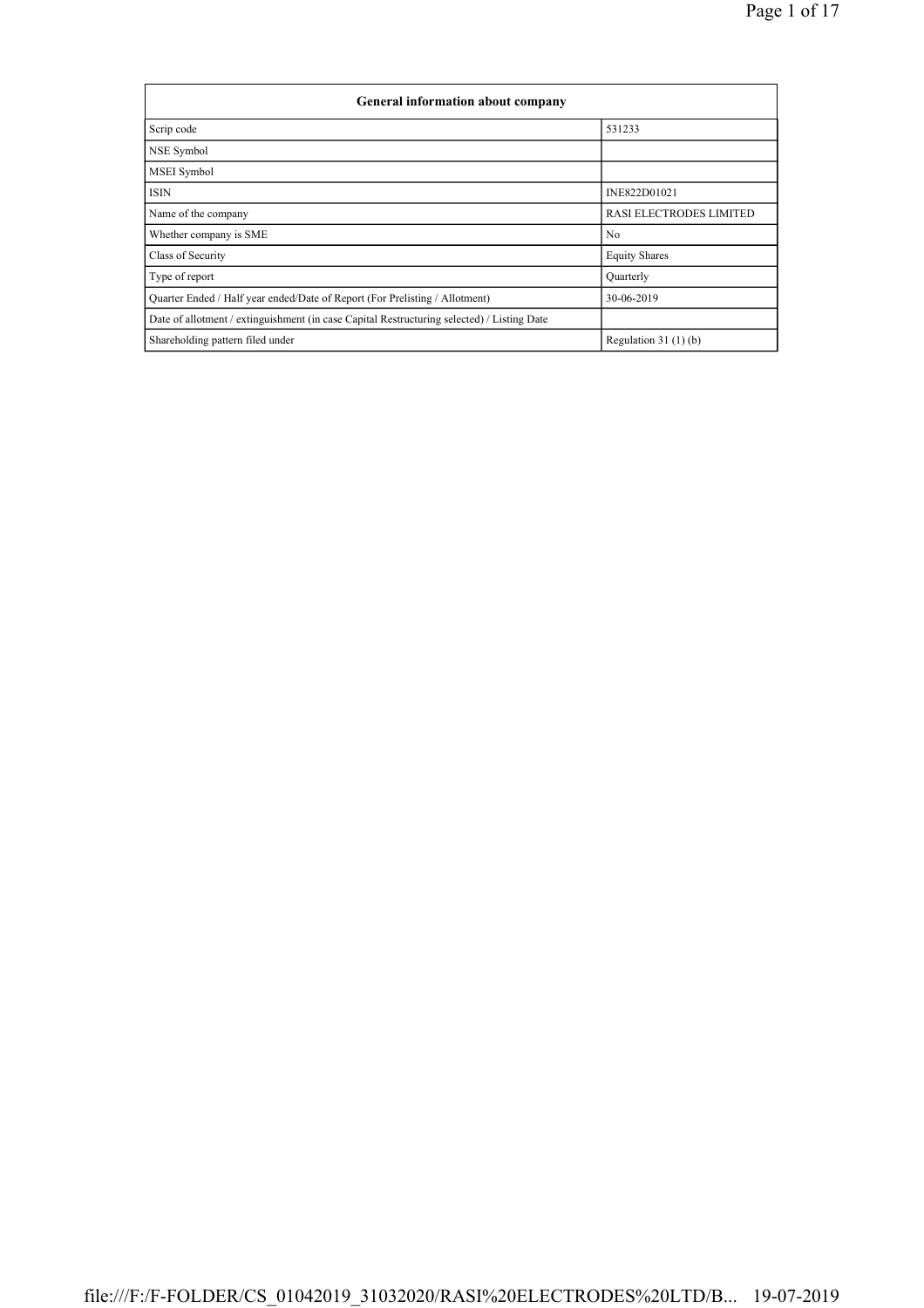|                | <b>Declaration</b>                                                                        |                |                                |                       |                            |  |  |  |  |
|----------------|-------------------------------------------------------------------------------------------|----------------|--------------------------------|-----------------------|----------------------------|--|--|--|--|
| Sr.<br>No.     | Particular                                                                                | Yes/No         | Promoter and<br>Promoter Group | Public<br>shareholder | Non Promoter-Non<br>Public |  |  |  |  |
|                | Whether the Listed Entity has issued any partly paid up<br>shares?                        | N <sub>0</sub> | N <sub>0</sub>                 | No                    | No                         |  |  |  |  |
| $\overline{2}$ | Whether the Listed Entity has issued any Convertible<br>Securities?                       | No             | N <sub>0</sub>                 | No                    | N <sub>0</sub>             |  |  |  |  |
| 3              | Whether the Listed Entity has issued any Warrants?                                        | N <sub>0</sub> | N <sub>0</sub>                 | N <sub>0</sub>        | N <sub>0</sub>             |  |  |  |  |
| $\overline{4}$ | Whether the Listed Entity has any shares against which<br>depository receipts are issued? | No             | N <sub>0</sub>                 | N <sub>0</sub>        | No                         |  |  |  |  |
| 5              | Whether the Listed Entity has any shares in locked-in?                                    | Yes            | Yes                            | No                    | N <sub>0</sub>             |  |  |  |  |
| 6              | Whether any shares held by promoters are pledge or<br>otherwise encumbered?               | No             | N <sub>0</sub>                 |                       |                            |  |  |  |  |
| $\overline{7}$ | Whether company has equity shares with differential<br>voting rights?                     | No.            | N <sub>0</sub>                 | No                    | N <sub>0</sub>             |  |  |  |  |
| 8              | Whether the listed entity has any significant beneficial<br>owner?                        | No             |                                |                       |                            |  |  |  |  |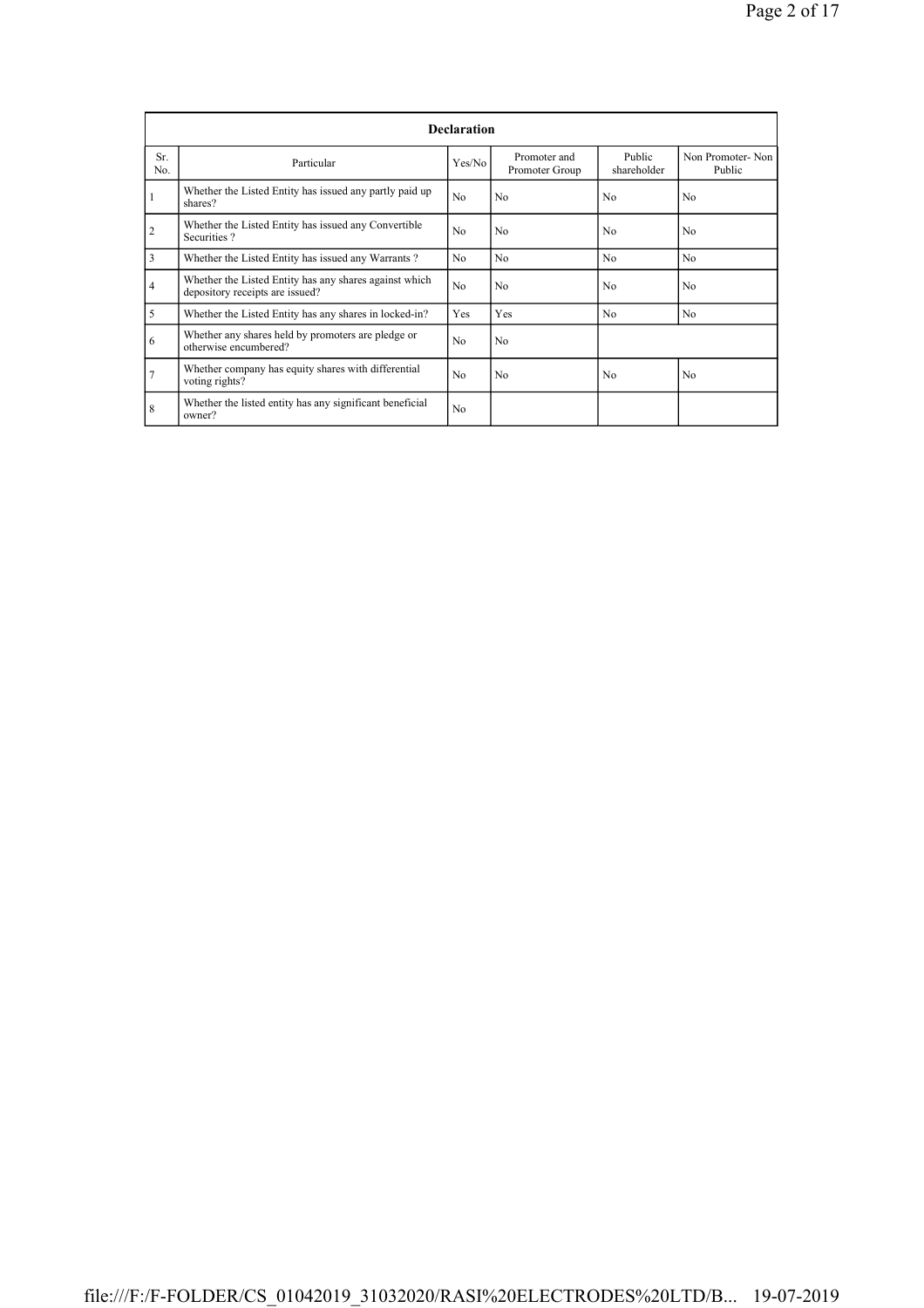|                 | Table I - Summary Statement holding of specified securities |                         |                                                          |                           |                                                                  |                                                      |                                                                                                                              |                                                                  |               |          |                     |  |
|-----------------|-------------------------------------------------------------|-------------------------|----------------------------------------------------------|---------------------------|------------------------------------------------------------------|------------------------------------------------------|------------------------------------------------------------------------------------------------------------------------------|------------------------------------------------------------------|---------------|----------|---------------------|--|
|                 |                                                             |                         | No. of<br>fully paid<br>up equity<br>shares<br>held (IV) | No. Of<br>Partly<br>paid- | No. Of<br>shares<br>underlying<br>Depository<br>Receipts<br>(VI) | Total nos.                                           | Shareholding<br>as a % of total<br>no. of shares<br>(calculated as<br>per SCRR,<br>1957) (VIII) As<br>$a\%$ of<br>$(A+B+C2)$ | Number of Voting Rights held in each<br>class of securities (IX) |               |          |                     |  |
| Category<br>(I) | Category of<br>shareholder                                  | Nos. Of<br>shareholders |                                                          | up<br>equity              |                                                                  | shares<br>held (VII)<br>$= (IV) +$<br>$(V)$ + $(VI)$ |                                                                                                                              | No of Voting (XIV) Rights                                        |               |          | Total as a          |  |
|                 | (II)                                                        | (III)                   |                                                          | shares<br>held<br>(V)     |                                                                  |                                                      |                                                                                                                              | Class eg:<br>X                                                   | Class<br>eg:y | Total    | $%$ of<br>$(A+B+C)$ |  |
| (A)             | Promoter &<br>Promoter<br>Group                             | $\overline{7}$          | 8703550                                                  |                           |                                                                  | 8703550                                              | 27.96                                                                                                                        | 8703550                                                          |               | 8703550  | 27.96               |  |
| (B)             | Public                                                      | 3876                    | 22426950                                                 |                           |                                                                  | 22426950                                             | 72.04                                                                                                                        | 22428700                                                         |               | 22428700 | 72.04               |  |
| (C)             | Non<br>Promoter-<br>Non Public                              |                         |                                                          |                           |                                                                  |                                                      |                                                                                                                              |                                                                  |               |          |                     |  |
| (C1)            | <b>Shares</b><br>underlying<br><b>DRs</b>                   |                         |                                                          |                           |                                                                  |                                                      |                                                                                                                              |                                                                  |               |          |                     |  |
| (C2)            | Shares held<br>by<br>Employee<br>Trusts                     |                         |                                                          |                           |                                                                  |                                                      |                                                                                                                              |                                                                  |               |          |                     |  |
|                 | Total                                                       | 3883                    | 31130500                                                 |                           |                                                                  | 31130500                                             | 100                                                                                                                          | 31132250                                                         |               | 31132250 | 100                 |  |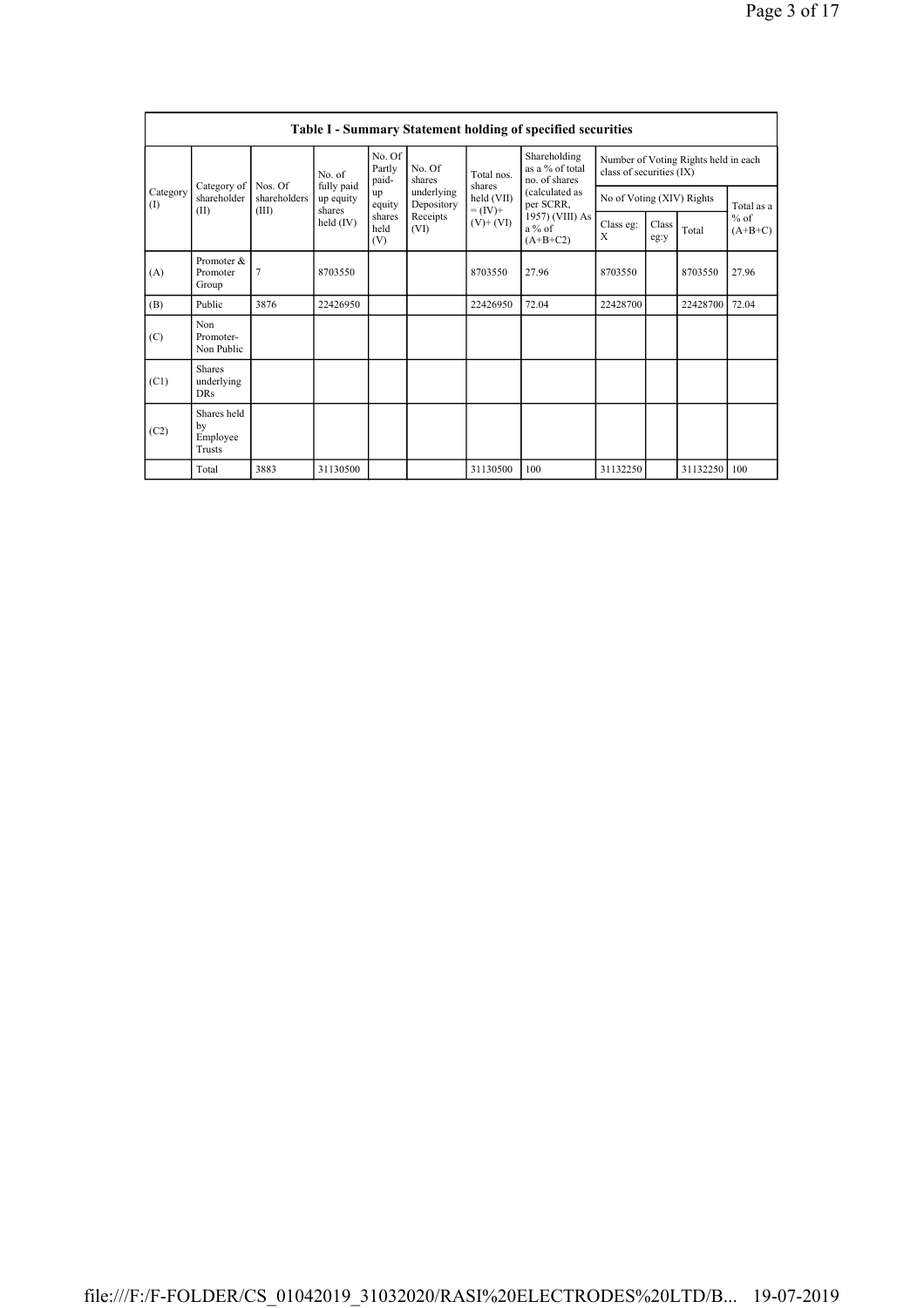|                 | Table I - Summary Statement holding of specified securities |                                                                                                                                |                         |                                                                                                                  |                                                                                                                                                                                         |                                        |                                                         |                                                                               |                                                    |                                       |  |
|-----------------|-------------------------------------------------------------|--------------------------------------------------------------------------------------------------------------------------------|-------------------------|------------------------------------------------------------------------------------------------------------------|-----------------------------------------------------------------------------------------------------------------------------------------------------------------------------------------|----------------------------------------|---------------------------------------------------------|-------------------------------------------------------------------------------|----------------------------------------------------|---------------------------------------|--|
| Category<br>(1) | Category of<br>shareholder<br>(II)                          | No. Of<br>No. of<br><b>Shares</b><br><b>Shares</b><br>Underlying<br>Outstanding<br>convertible<br>securities<br>$(X_i)$<br>(X) | Underlying              | No. Of<br>Shares<br>Underlying<br>Outstanding<br>convertible<br>securities and<br>No. Of<br>Warrants (Xi)<br>(a) | Shareholding, as<br>a % assuming<br>full conversion<br>of convertible<br>securities (as a<br>percentage of<br>diluted share<br>capital) $(XI)$ =<br>$(VII)+(X)$ As a<br>% of $(A+B+C2)$ | Number of<br>Locked in<br>shares (XII) |                                                         | Number of<br><b>Shares</b><br>pledged or<br>otherwise<br>encumbered<br>(XIII) |                                                    | Number of<br>equity shares<br>held in |  |
|                 |                                                             |                                                                                                                                | Outstanding<br>Warrants |                                                                                                                  |                                                                                                                                                                                         | No. (a)                                | As a<br>$%$ of<br>total<br><b>Shares</b><br>held<br>(b) | No.<br>(a)                                                                    | As a %<br>of total<br><b>Shares</b><br>held<br>(b) | dematerialized<br>form $(XIV)$        |  |
| (A)             | Promoter &<br>Promoter<br>Group                             |                                                                                                                                |                         |                                                                                                                  | 27.96                                                                                                                                                                                   | 150000 1.72                            |                                                         |                                                                               |                                                    | 8697950                               |  |
| (B)             | Public                                                      |                                                                                                                                |                         |                                                                                                                  | 72.04                                                                                                                                                                                   |                                        |                                                         |                                                                               |                                                    | 21631055                              |  |
| (C)             | Non<br>Promoter-<br>Non Public                              |                                                                                                                                |                         |                                                                                                                  |                                                                                                                                                                                         |                                        |                                                         |                                                                               |                                                    |                                       |  |
| (C1)            | <b>Shares</b><br>underlying<br><b>DRs</b>                   |                                                                                                                                |                         |                                                                                                                  |                                                                                                                                                                                         |                                        |                                                         |                                                                               |                                                    |                                       |  |
| (C2)            | Shares held<br>by<br>Employee<br>Trusts                     |                                                                                                                                |                         |                                                                                                                  |                                                                                                                                                                                         |                                        |                                                         |                                                                               |                                                    |                                       |  |
|                 | Total                                                       |                                                                                                                                |                         |                                                                                                                  | 100                                                                                                                                                                                     | 150000 0.48                            |                                                         |                                                                               |                                                    | 30329005                              |  |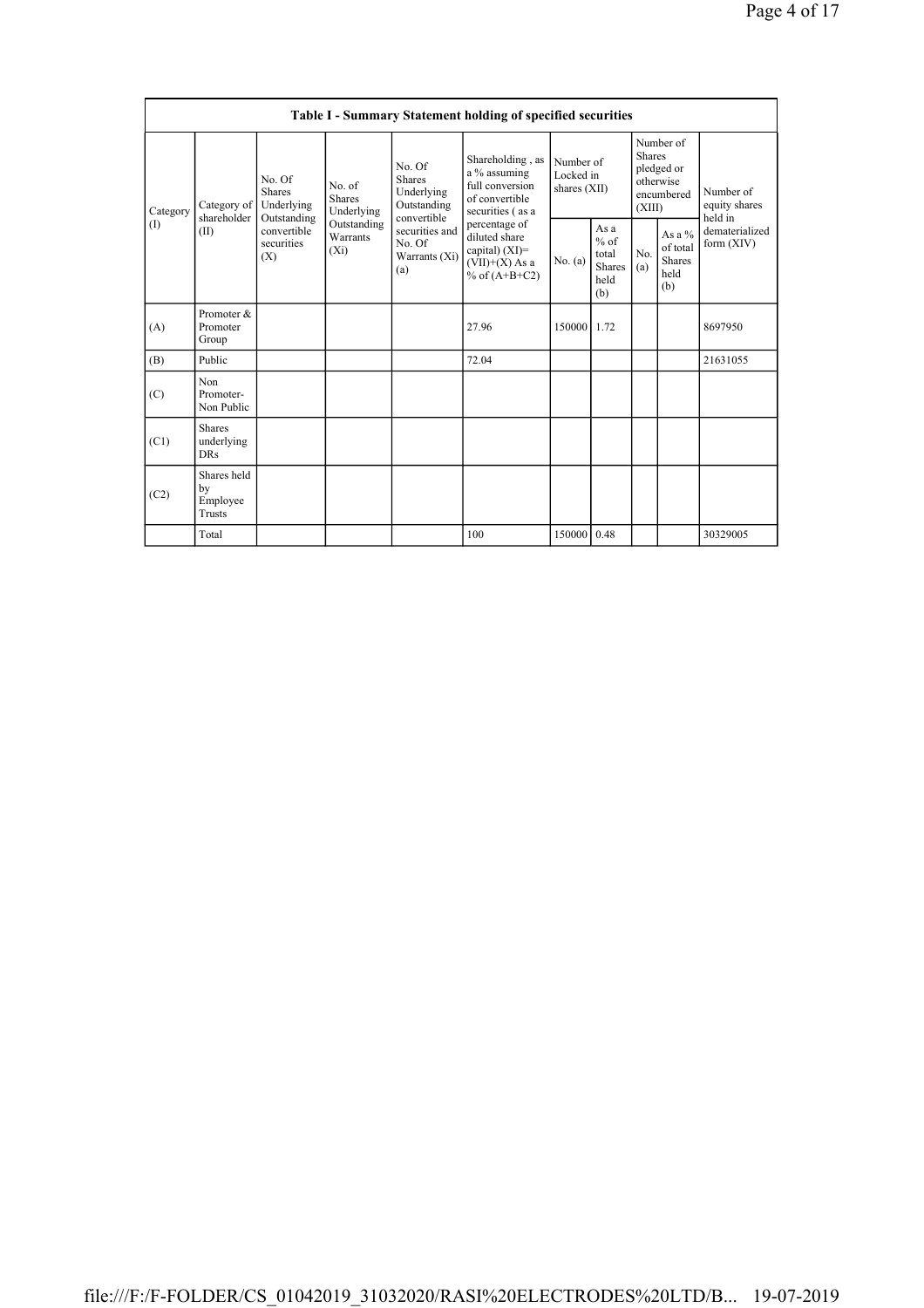|                                                                                                | Table II - Statement showing shareholding pattern of the Promoter and Promoter Group                                |                                                                              |                                   |                       |                          |                        |                                                     |                                                                  |               |                |                                 |
|------------------------------------------------------------------------------------------------|---------------------------------------------------------------------------------------------------------------------|------------------------------------------------------------------------------|-----------------------------------|-----------------------|--------------------------|------------------------|-----------------------------------------------------|------------------------------------------------------------------|---------------|----------------|---------------------------------|
|                                                                                                | Category &<br>Name of the<br>Shareholders (I)                                                                       |                                                                              | No. of                            | No.<br>Of<br>Partly   | No. Of<br>shares         | Total nos.<br>shares   | Shareholding<br>as a % of<br>total no. of<br>shares | Number of Voting Rights held in each<br>class of securities (IX) |               |                |                                 |
| Sr.                                                                                            |                                                                                                                     | Nos. Of<br>shareholders<br>(III)                                             | fully paid<br>up equity<br>shares | paid-<br>up<br>equity | underlying<br>Depository | held<br>$(VII) =$      | (calculated<br>as per                               | No of Voting (XIV) Rights                                        |               |                | Total<br>as a %                 |
|                                                                                                |                                                                                                                     |                                                                              | held (IV)                         | shares<br>held<br>(V) | Receipts<br>(VI)         | $(IV)+(V)$<br>$+ (VI)$ | SCRR,<br>1957) (VIII)<br>As a % of<br>$(A+B+C2)$    | Class eg:<br>X                                                   | Class<br>eg:y | Total          | of<br>Total<br>Voting<br>rights |
| A                                                                                              | Table II - Statement showing shareholding pattern of the Promoter and Promoter Group                                |                                                                              |                                   |                       |                          |                        |                                                     |                                                                  |               |                |                                 |
| (1)                                                                                            | Indian                                                                                                              |                                                                              |                                   |                       |                          |                        |                                                     |                                                                  |               |                |                                 |
| (a)                                                                                            | Individuals/Hindu<br>undivided Family                                                                               | 6                                                                            | 8453550                           |                       |                          | 8453550                | 27.16                                               | 8453550                                                          |               | 8453550        | 27.15                           |
| (d)                                                                                            | Any Other<br>(specify)                                                                                              | $\mathbf{1}$                                                                 | 250000                            |                       |                          | 250000                 | 0.8                                                 | 250000                                                           |               | 250000         | 0.8                             |
| Sub-Total<br>(A)(1)                                                                            |                                                                                                                     | 7                                                                            | 8703550                           |                       |                          | 8703550                | 27.96                                               | 8703550                                                          |               | 8703550        | 27.96                           |
| (2)                                                                                            | Foreign                                                                                                             |                                                                              |                                   |                       |                          |                        |                                                     |                                                                  |               |                |                                 |
| Total<br>Shareholding<br>of Promoter<br>and<br>Promoter<br>Group $(A)=$<br>$(A)(1)+(A)$<br>(2) |                                                                                                                     | 7                                                                            | 8703550                           |                       |                          | 8703550                | 27.96                                               | 8703550                                                          |               | 8703550        | 27.96                           |
| B                                                                                              |                                                                                                                     | Table III - Statement showing shareholding pattern of the Public shareholder |                                   |                       |                          |                        |                                                     |                                                                  |               |                |                                 |
| (1)                                                                                            | Institutions                                                                                                        |                                                                              |                                   |                       |                          |                        |                                                     |                                                                  |               |                |                                 |
| (3)                                                                                            | Non-institutions                                                                                                    |                                                                              |                                   |                       |                          |                        |                                                     |                                                                  |               |                |                                 |
| (a(i))                                                                                         | Individuals -<br>i.Individual<br>shareholders<br>holding nominal<br>share capital up<br>to Rs. 2 lakhs.             | 3592                                                                         | 11017457                          |                       |                          | 11017457               | 35.39                                               | 11023057                                                         |               | 11023057 35.41 |                                 |
| (a(ii))                                                                                        | Individuals - ii.<br>Individual<br>shareholders<br>holding nominal<br>share capital in<br>excess of Rs. 2<br>lakhs. | 32                                                                           | 8864402                           |                       |                          | 8864402                | 28.47                                               | 8864402                                                          |               | 8864402        | 28.47                           |
| (e)                                                                                            | Any Other<br>(specify)                                                                                              | 252                                                                          | 2545091                           |                       |                          | 2545091                | 8.18                                                | 2541241                                                          |               | 2541241        | 8.16                            |
| Sub-Total<br>(B)(3)                                                                            |                                                                                                                     | 3876                                                                         | 22426950                          |                       |                          | 22426950 72.04         |                                                     | 22428700                                                         |               | 22428700 72.04 |                                 |
| <b>Total Public</b><br>Shareholding<br>$(B)= (B)(1) +$<br>$(B)(2)+(B)$<br>(3)                  |                                                                                                                     | 3876                                                                         | 22426950                          |                       |                          | 22426950               | 72.04                                               | 22428700                                                         |               | 22428700       | 72.04                           |
| $\mathbf C$                                                                                    | Table IV - Statement showing shareholding pattern of the Non Promoter- Non Public shareholder                       |                                                                              |                                   |                       |                          |                        |                                                     |                                                                  |               |                |                                 |
| Total<br>$(A+B+C2)$                                                                            |                                                                                                                     | 3883                                                                         | 31130500                          |                       |                          | 31130500               | 100                                                 | 31132250                                                         |               | 31132250       | 100                             |
| Total<br>$(A+B+C)$                                                                             |                                                                                                                     | 3883                                                                         | 31130500                          |                       |                          | 31130500               | 100                                                 | 31132250                                                         |               | 31132250       | 100                             |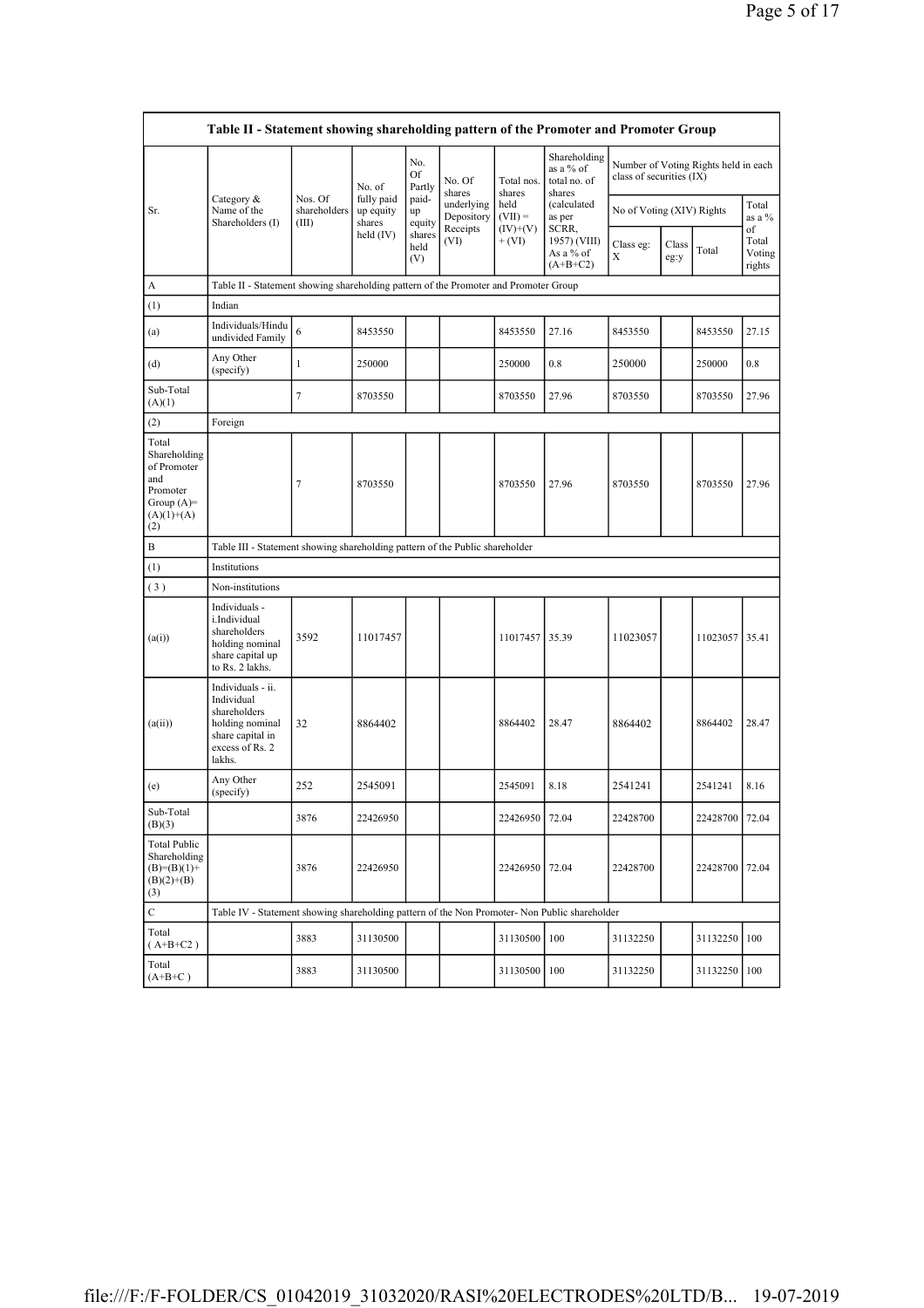| Table II - Statement showing shareholding pattern of the Promoter and Promoter Group   |                                                                               |                                            |                                                                             |                                                                                                            |                                        |                                               |                                                                               |                                                |                                       |  |
|----------------------------------------------------------------------------------------|-------------------------------------------------------------------------------|--------------------------------------------|-----------------------------------------------------------------------------|------------------------------------------------------------------------------------------------------------|----------------------------------------|-----------------------------------------------|-------------------------------------------------------------------------------|------------------------------------------------|---------------------------------------|--|
| Sr.                                                                                    | No. Of Shares<br>Underlying<br>Outstanding<br>convertible<br>securities $(X)$ | No. of Shares<br>Underlying<br>Outstanding | No. Of Shares<br>Underlying<br>Outstanding<br>convertible<br>securities and | Shareholding, as a<br>% assuming full<br>conversion of<br>convertible<br>securities (as a<br>percentage of | Number of<br>Locked in shares<br>(XII) |                                               | Number of<br><b>Shares</b><br>pledged or<br>otherwise<br>encumbered<br>(XIII) |                                                | Number of<br>equity shares<br>held in |  |
|                                                                                        |                                                                               | Warrants<br>$(X_i)$                        | No. Of<br>Warrants (Xi)<br>(a)                                              | diluted share<br>capital) $(XI) = (VII)$<br>$+(X)$ As a % of<br>$(A+B+C2)$                                 | No. (a)                                | As a $%$<br>of total<br>Shares<br>held<br>(b) | No.<br>(a)                                                                    | As a %<br>of total<br><b>Shares</b><br>held(b) | dematerialized<br>form $(XIV)$        |  |
| A                                                                                      |                                                                               |                                            |                                                                             | Table II - Statement showing shareholding pattern of the Promoter and Promoter Group                       |                                        |                                               |                                                                               |                                                |                                       |  |
| (1)                                                                                    | Indian                                                                        |                                            |                                                                             |                                                                                                            |                                        |                                               |                                                                               |                                                |                                       |  |
| (a)                                                                                    |                                                                               |                                            |                                                                             | 27.16                                                                                                      | 150000 1.77                            |                                               |                                                                               |                                                | 8447950                               |  |
| (d)                                                                                    |                                                                               |                                            |                                                                             | 0.8                                                                                                        | $\overline{0}$                         | $\overline{0}$                                |                                                                               |                                                | 250000                                |  |
| Sub-Total (A)<br>(1)                                                                   |                                                                               |                                            |                                                                             | 27.96                                                                                                      | 150000 1.72                            |                                               |                                                                               |                                                | 8697950                               |  |
| (2)                                                                                    | Foreign                                                                       |                                            |                                                                             |                                                                                                            |                                        |                                               |                                                                               |                                                |                                       |  |
| Total<br>Shareholding<br>of Promoter<br>and Promoter<br>Group $(A)=A)$<br>$(1)+(A)(2)$ |                                                                               |                                            |                                                                             | 27.96                                                                                                      | 150000 1.72                            |                                               |                                                                               |                                                | 8697950                               |  |
| B                                                                                      |                                                                               |                                            |                                                                             | Table III - Statement showing shareholding pattern of the Public shareholder                               |                                        |                                               |                                                                               |                                                |                                       |  |
| (1)                                                                                    | Institutions                                                                  |                                            |                                                                             |                                                                                                            |                                        |                                               |                                                                               |                                                |                                       |  |
| (3)                                                                                    | Non-institutions                                                              |                                            |                                                                             |                                                                                                            |                                        |                                               |                                                                               |                                                |                                       |  |
| (a(i))                                                                                 |                                                                               |                                            |                                                                             | 35.39                                                                                                      |                                        |                                               |                                                                               |                                                | 10221562                              |  |
| (a(ii))                                                                                |                                                                               |                                            |                                                                             | 28.47                                                                                                      |                                        |                                               |                                                                               |                                                | 8864402                               |  |
| (e)                                                                                    |                                                                               |                                            |                                                                             | 8.18                                                                                                       |                                        |                                               |                                                                               |                                                | 2545091                               |  |
| Sub-Total (B)<br>(3)                                                                   |                                                                               |                                            |                                                                             | 72.04                                                                                                      |                                        |                                               |                                                                               |                                                | 21631055                              |  |
| <b>Total Public</b><br>Shareholding<br>$(B)= (B)(1) +$<br>$(B)(2)+(B)(3)$              |                                                                               |                                            |                                                                             | 72.04                                                                                                      |                                        |                                               |                                                                               |                                                | 21631055                              |  |
| $\mathbf C$                                                                            |                                                                               |                                            |                                                                             | Table IV - Statement showing shareholding pattern of the Non Promoter- Non Public shareholder              |                                        |                                               |                                                                               |                                                |                                       |  |
| Total<br>$(A+B+C2)$                                                                    |                                                                               |                                            |                                                                             | 100                                                                                                        | 150000 0.48                            |                                               |                                                                               |                                                | 30329005                              |  |
| Total<br>$(A+B+C)$                                                                     |                                                                               |                                            |                                                                             | 100                                                                                                        | 150000 0.48                            |                                               |                                                                               |                                                | 30329005                              |  |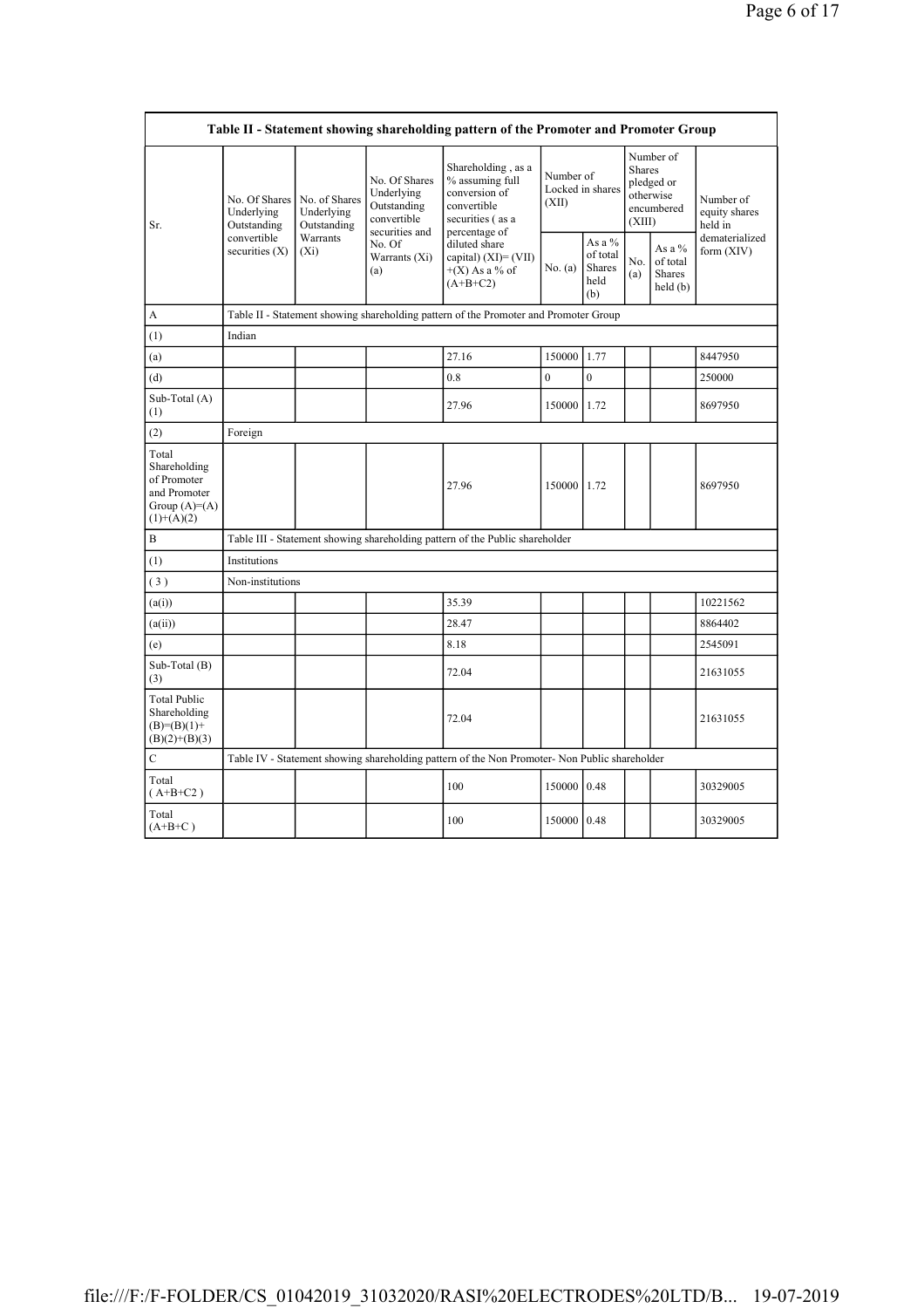| Individuals/Hindu undivided Family                                                                                                                                                           |                                                               |                    |                         |                      |                                        |                    |  |  |  |  |
|----------------------------------------------------------------------------------------------------------------------------------------------------------------------------------------------|---------------------------------------------------------------|--------------------|-------------------------|----------------------|----------------------------------------|--------------------|--|--|--|--|
| Searial No.                                                                                                                                                                                  | $\mathbf{1}$                                                  | $\overline{c}$     | $\overline{\mathbf{3}}$ | $\overline{4}$       | 5                                      | 6                  |  |  |  |  |
| Name of the<br>Shareholders (I)                                                                                                                                                              | <b>B POPATLAL</b><br>KOTHARI                                  | P NITYA<br>KOTHARI | P MANJULA<br>KOTHARI    | P KASHYAP<br>KOTHARI | POPATLAL<br>KOTHARI AND<br><b>SONS</b> | RUCHI N<br>KOTHARI |  |  |  |  |
| PAN(II)                                                                                                                                                                                      | AAIPK7746D                                                    | AANPK2428F         | AAIPK7745A              | AAOPK0675M           | AAAHP2895Q                             | AFIPJ0913Q         |  |  |  |  |
| No. of fully paid<br>up equity shares<br>held (IV)                                                                                                                                           | 4962030                                                       | 1061485            | 882700                  | 1213065              | 218570                                 | 115700             |  |  |  |  |
| No. Of Partly paid-<br>up equity shares<br>held (V)                                                                                                                                          |                                                               |                    |                         |                      |                                        |                    |  |  |  |  |
| No. Of shares<br>underlying<br>Depository<br>Receipts (VI)                                                                                                                                   |                                                               |                    |                         |                      |                                        |                    |  |  |  |  |
| Total nos. shares<br>held $(VII) = (IV) +$<br>$(V)$ + $(VI)$                                                                                                                                 | 4962030                                                       | 1061485            | 882700                  | 1213065              | 218570                                 | 115700             |  |  |  |  |
| Shareholding as a<br>% of total no. of<br>shares (calculated<br>as per SCRR,<br>1957) (VIII) As a<br>% of $(A+B+C2)$                                                                         | 15.94                                                         | 3.41               | 2.84                    | 3.9                  | 0.7                                    | 0.37               |  |  |  |  |
|                                                                                                                                                                                              | Number of Voting Rights held in each class of securities (IX) |                    |                         |                      |                                        |                    |  |  |  |  |
| Class eg:X                                                                                                                                                                                   | 4962030                                                       | 1061485            | 882700                  | 1213065              | 218570                                 | 115700             |  |  |  |  |
| Class eg:y                                                                                                                                                                                   |                                                               |                    |                         |                      |                                        |                    |  |  |  |  |
| Total                                                                                                                                                                                        | 4962030                                                       | 1061485            | 882700                  | 1213065              | 218570                                 | 115700             |  |  |  |  |
| Total as a % of<br><b>Total Voting rights</b>                                                                                                                                                | 15.94                                                         | 3.41               | 2.84                    | 3.9                  | 0.7                                    | 0.37               |  |  |  |  |
| No. Of Shares<br>Underlying<br>Outstanding<br>convertible<br>securities $(X)$                                                                                                                |                                                               |                    |                         |                      |                                        |                    |  |  |  |  |
| No. of Shares<br>Underlying<br>Outstanding<br>Warrants (Xi)                                                                                                                                  |                                                               |                    |                         |                      |                                        |                    |  |  |  |  |
| No. Of Shares<br>Underlying<br>Outstanding<br>convertible<br>securities and No.<br>Of Warrants (Xi)<br>(a)                                                                                   |                                                               |                    |                         |                      |                                        |                    |  |  |  |  |
| Shareholding, as a<br>% assuming full<br>conversion of<br>convertible<br>securities (as a<br>percentage of<br>diluted share<br>capital) $(XI) = (VII)$<br>$+(Xi)(a)$ As a % of<br>$(A+B+C2)$ | 15.94                                                         | 3.41               | 2.84                    | 3.9                  | 0.7                                    | 0.37               |  |  |  |  |
| Number of Locked in shares (XII)                                                                                                                                                             |                                                               |                    |                         |                      |                                        |                    |  |  |  |  |
| No. (a)                                                                                                                                                                                      | 125000                                                        | $\boldsymbol{0}$   | $\boldsymbol{0}$        | $\boldsymbol{0}$     | 0                                      | 25000              |  |  |  |  |
| As a % of total<br>Shares held (b)                                                                                                                                                           | 2.52                                                          | $\mathbf{0}$       | $\mathbf{0}$            | $\boldsymbol{0}$     | $\boldsymbol{0}$                       | 21.61              |  |  |  |  |
|                                                                                                                                                                                              | Number of Shares pledged or otherwise encumbered (XIII)       |                    |                         |                      |                                        |                    |  |  |  |  |
| No. (a)                                                                                                                                                                                      |                                                               |                    |                         |                      |                                        |                    |  |  |  |  |
| As a % of total<br>Shares held (b)                                                                                                                                                           |                                                               |                    |                         |                      |                                        |                    |  |  |  |  |
| Number of equity<br>shares held in<br>dematerialized<br>form (XIV)                                                                                                                           | 4956430                                                       | 1061485            | 882700                  | 1213065              | 218570                                 | 115700             |  |  |  |  |
| Reason for not providing PAN                                                                                                                                                                 |                                                               |                    |                         |                      |                                        |                    |  |  |  |  |
| Reason for not<br>providing PAN                                                                                                                                                              |                                                               |                    |                         |                      |                                        |                    |  |  |  |  |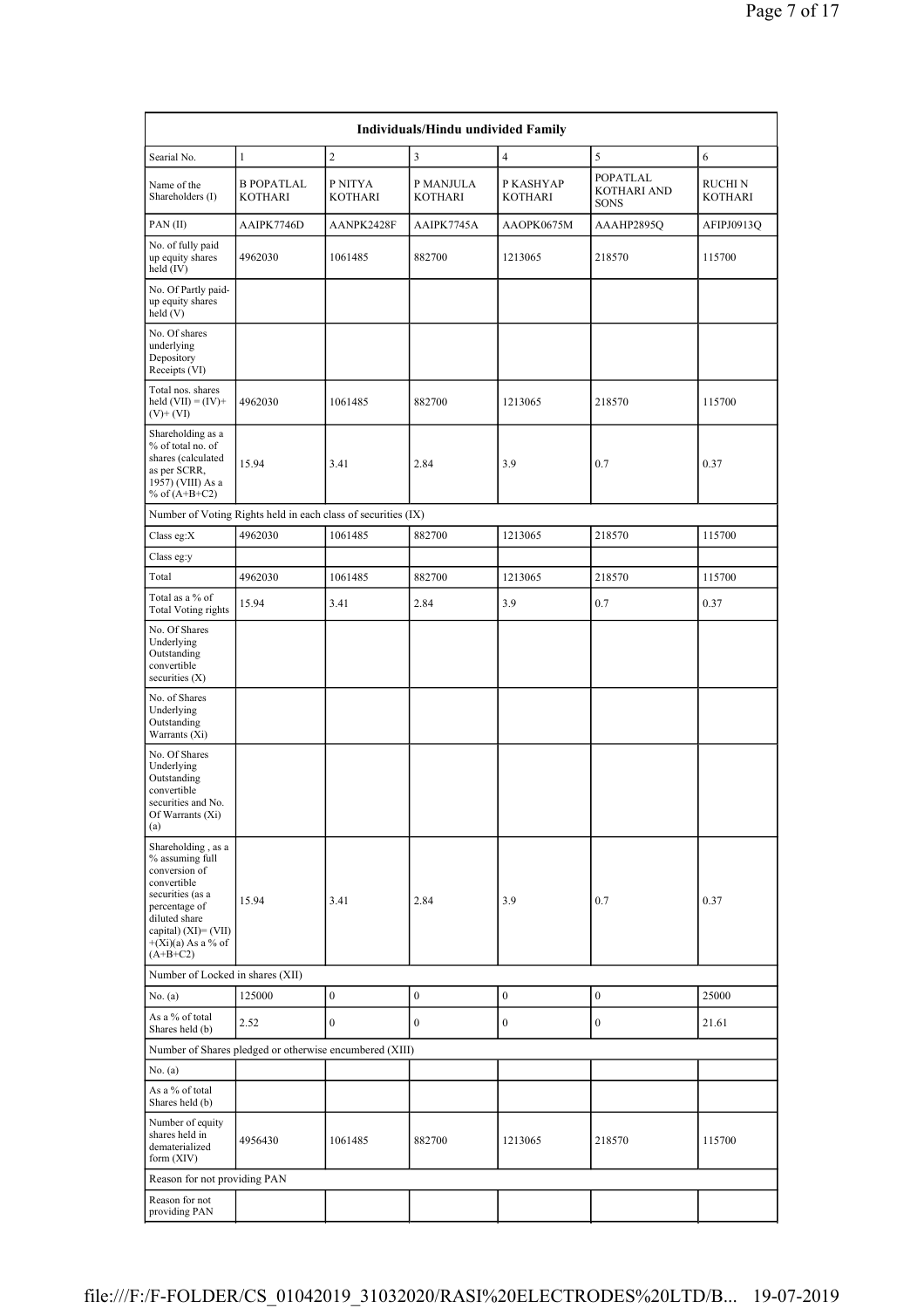| Shareholder type |  |  |  |
|------------------|--|--|--|
|                  |  |  |  |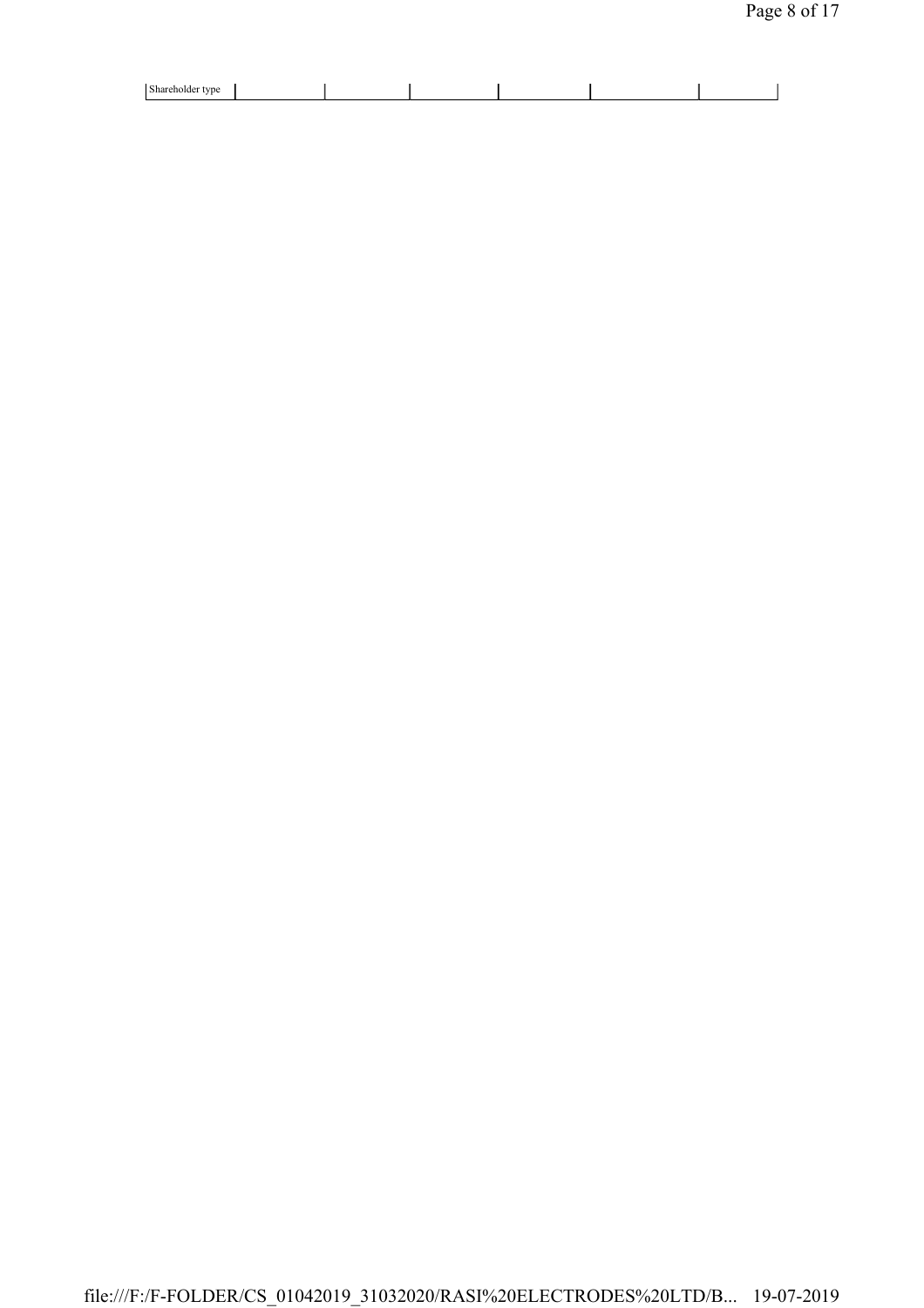| Searial No.                                                                                                                                                                               |                                                               |
|-------------------------------------------------------------------------------------------------------------------------------------------------------------------------------------------|---------------------------------------------------------------|
| Name of the<br>Shareholders (I)                                                                                                                                                           | Click here to go back                                         |
| PAN(II)                                                                                                                                                                                   | Total                                                         |
| No. of fully paid<br>up equity shares<br>held (IV)                                                                                                                                        | 8453550                                                       |
| No. Of Partly paid-<br>up equity shares<br>held(V)                                                                                                                                        |                                                               |
| No. Of shares<br>underlying<br>Depository<br>Receipts (VI)                                                                                                                                |                                                               |
| Total nos. shares<br>held $(VII) = (IV) +$<br>$(V)+(VI)$                                                                                                                                  | 8453550                                                       |
| Shareholding as a<br>% of total no. of<br>shares (calculated<br>as per SCRR,<br>1957) (VIII) As a<br>% of $(A+B+C2)$                                                                      | 27.16                                                         |
|                                                                                                                                                                                           | Number of Voting Rights held in each class of securities (IX) |
| Class eg:X                                                                                                                                                                                | 8453550                                                       |
| Class eg:y                                                                                                                                                                                |                                                               |
| Total                                                                                                                                                                                     | 8453550                                                       |
| Total as a % of<br><b>Total Voting rights</b>                                                                                                                                             | 27.15                                                         |
| No. Of Shares<br>Underlying<br>Outstanding<br>convertible<br>securities $(X)$                                                                                                             |                                                               |
| No. of Shares<br>Underlying<br>Outstanding<br>Warrants $(X_i)$                                                                                                                            |                                                               |
| No. Of Shares<br>Underlying<br>Outstanding<br>convertible<br>securities and No.<br>Of Warrants (Xi)<br>(a)                                                                                |                                                               |
| Shareholding, as a<br>% assuming full<br>conversion of<br>convertible<br>securities (as a<br>percentage of<br>diluted share<br>capital) (XI)= (VII)<br>$+(Xi)(a)$ As a % of<br>$(A+B+C2)$ | 27.16                                                         |
| Number of Locked in shares (XII)                                                                                                                                                          |                                                               |
| No. $(a)$                                                                                                                                                                                 | 150000                                                        |
| As a % of total<br>Shares held (b)                                                                                                                                                        | 1.77                                                          |
|                                                                                                                                                                                           | Number of Shares pledged or otherwise encumbered (XIII)       |
| No. $(a)$                                                                                                                                                                                 |                                                               |
| As a % of total<br>Shares held (b)                                                                                                                                                        |                                                               |
| Number of equity<br>shares held in<br>dematerialized<br>form (XIV)                                                                                                                        | 8447950                                                       |
| Reason for not providing PAN                                                                                                                                                              |                                                               |
| Reason for not<br>providing PAN                                                                                                                                                           |                                                               |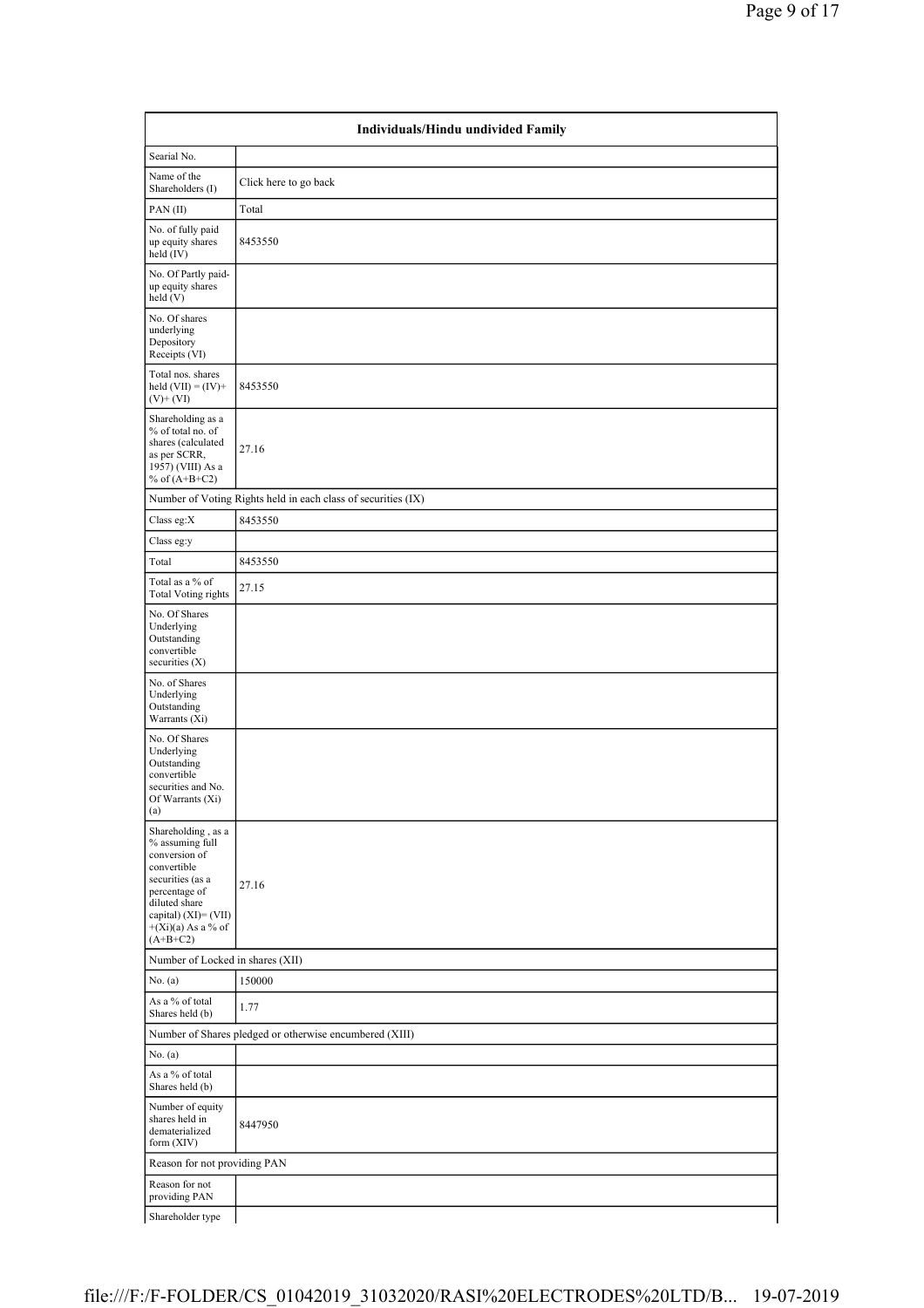Page 10 of 17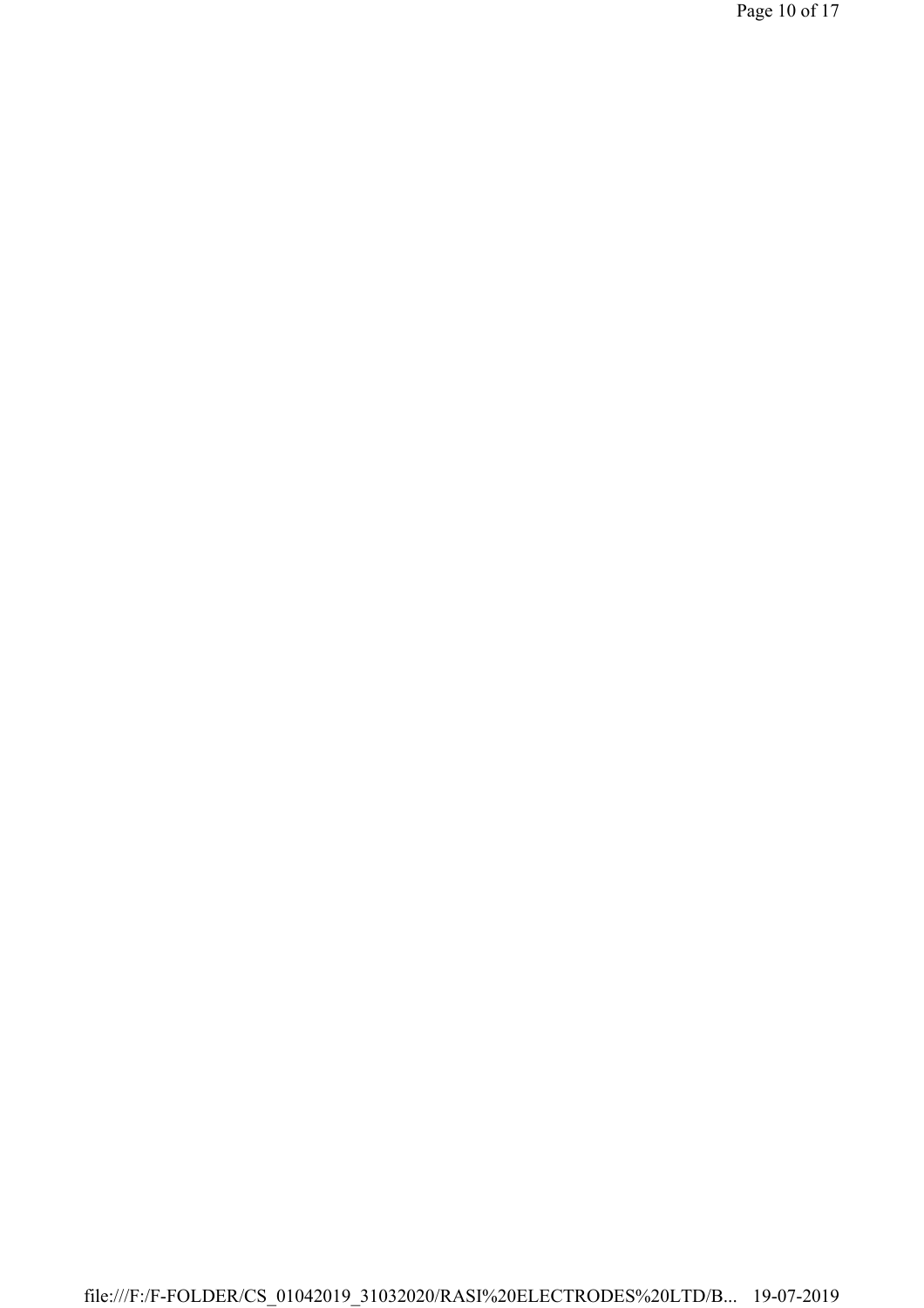| Searial No.                                                                                                                                                                              | $\mathbf{1}$                                                  |                       |  |
|------------------------------------------------------------------------------------------------------------------------------------------------------------------------------------------|---------------------------------------------------------------|-----------------------|--|
| Category                                                                                                                                                                                 | <b>Bodies Corporate</b>                                       | Click here to go back |  |
| Name of the<br>Shareholders (I)                                                                                                                                                          | <b>BPK DEVELOPERS P LTD</b>                                   |                       |  |
| PAN(II)                                                                                                                                                                                  | AAHFB9968P                                                    | Total                 |  |
| No. of the<br>Shareholders (I)                                                                                                                                                           | $\mathbf{1}$                                                  | $\mathbf{1}$          |  |
| No. of fully paid<br>up equity shares<br>held (IV)                                                                                                                                       | 250000                                                        | 250000                |  |
| No. Of Partly paid-<br>up equity shares<br>$\text{held}(V)$                                                                                                                              |                                                               |                       |  |
| No. Of shares<br>underlying<br>Depository<br>Receipts (VI)                                                                                                                               |                                                               |                       |  |
| Total nos. shares<br>held $(VII) = (IV) +$<br>$(V)+(VI)$                                                                                                                                 | 250000                                                        | 250000                |  |
| Shareholding as a<br>% of total no. of<br>shares (calculated<br>as per SCRR,<br>1957) (VIII) As a<br>% of $(A+B+C2)$                                                                     | 0.8                                                           | 0.8                   |  |
|                                                                                                                                                                                          | Number of Voting Rights held in each class of securities (IX) |                       |  |
| Class eg: X                                                                                                                                                                              | 250000                                                        | 250000                |  |
| Class eg:y                                                                                                                                                                               |                                                               |                       |  |
| Total                                                                                                                                                                                    | 250000                                                        | 250000                |  |
| Total as a % of<br><b>Total Voting rights</b>                                                                                                                                            | $0.8\,$                                                       | $0.8\,$               |  |
| No. Of Shares<br>Underlying<br>Outstanding<br>convertible<br>securities $(X)$                                                                                                            |                                                               |                       |  |
| No. of Shares<br>Underlying<br>Outstanding<br>Warrants $(X_i)$                                                                                                                           |                                                               |                       |  |
| No. Of Shares<br>Underlying<br>Outstanding<br>convertible<br>securities and No.<br>Of Warrants (Xi)<br>(a)                                                                               |                                                               |                       |  |
| Shareholding, as a<br>% assuming full<br>conversion of<br>convertible<br>securities (as a<br>percentage of<br>diluted share<br>capital) $(XI) = (VII)$<br>$+(X)$ As a % of<br>$(A+B+C2)$ | 0.8                                                           | 0.8                   |  |
| Number of Locked in shares (XII)                                                                                                                                                         |                                                               |                       |  |
| No. $(a)$                                                                                                                                                                                | $\boldsymbol{0}$                                              | $\boldsymbol{0}$      |  |
| As a % of total<br>Shares held (b)                                                                                                                                                       | $\overline{0}$                                                | $\boldsymbol{0}$      |  |
|                                                                                                                                                                                          | Number of Shares pledged or otherwise encumbered (XIII)       |                       |  |
| No. (a)                                                                                                                                                                                  |                                                               |                       |  |
| As a $\%$ of total<br>Shares held (b)                                                                                                                                                    |                                                               |                       |  |
| Number of equity<br>shares held in<br>dematerialized<br>form $(XIV)$                                                                                                                     | 250000                                                        | 250000                |  |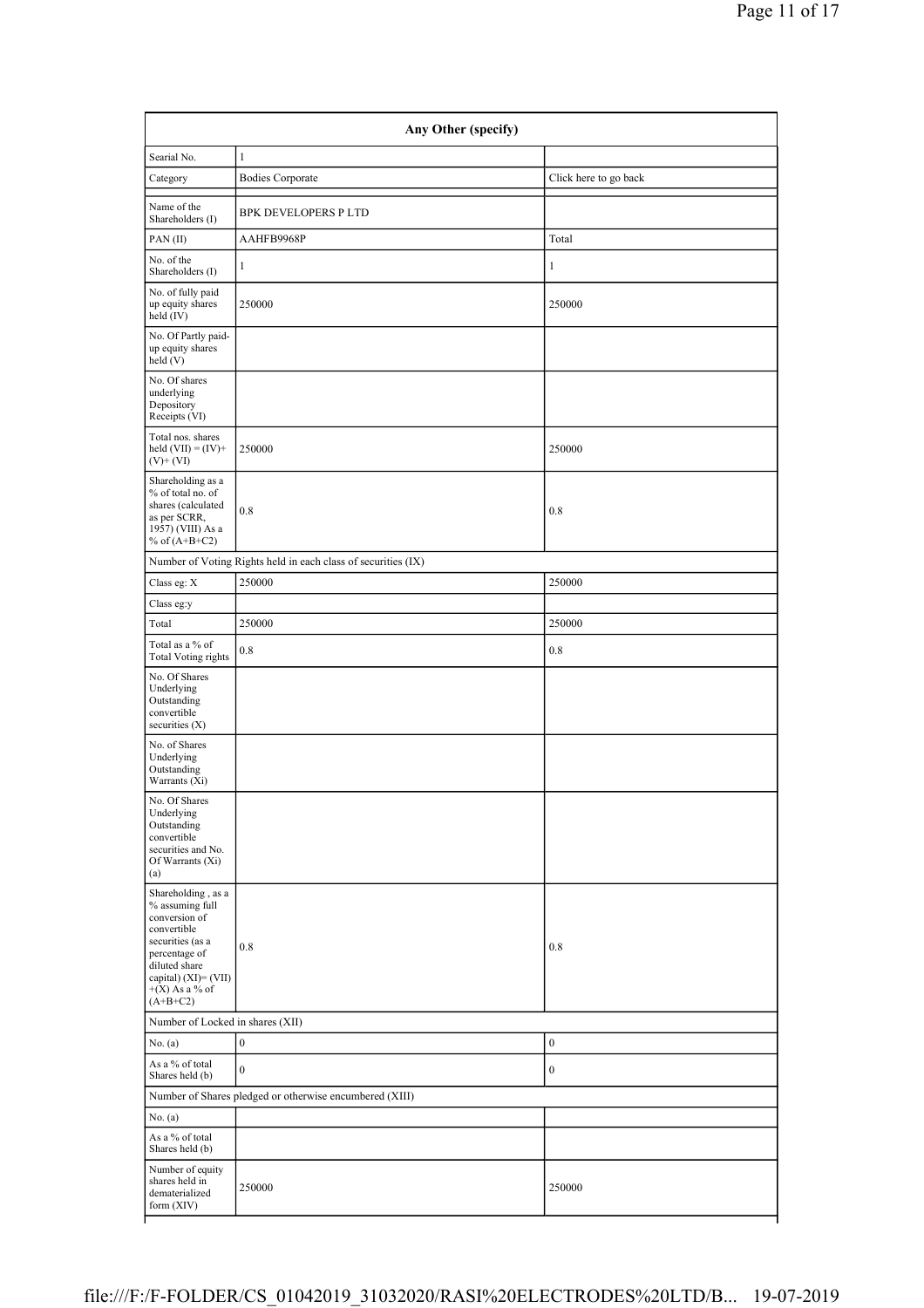|                                 | Reason for not providing PAN |  |  |  |  |  |  |  |
|---------------------------------|------------------------------|--|--|--|--|--|--|--|
| Reason for not<br>providing PAN |                              |  |  |  |  |  |  |  |
| Shareholder type                | Promoter                     |  |  |  |  |  |  |  |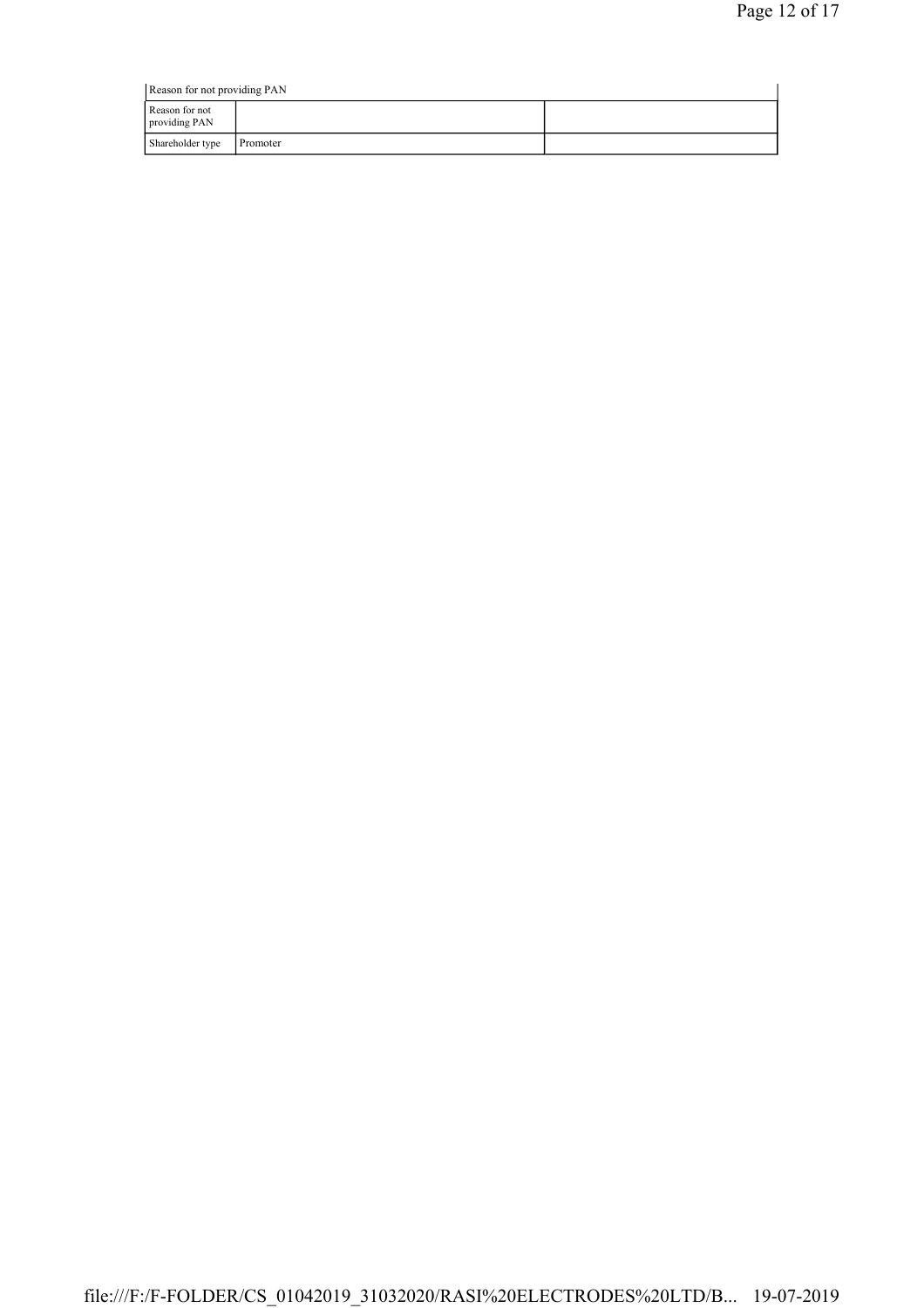|                                                                                                                                                                                       | Individuals - ii. Individual shareholders holding nominal share capital in excess of Rs. 2 lakhs. |                                         |                             |                                         |                                  |                           |  |  |  |  |  |
|---------------------------------------------------------------------------------------------------------------------------------------------------------------------------------------|---------------------------------------------------------------------------------------------------|-----------------------------------------|-----------------------------|-----------------------------------------|----------------------------------|---------------------------|--|--|--|--|--|
| Searial No.                                                                                                                                                                           | $\mathbf{1}$                                                                                      | $\overline{2}$                          | 3                           | $\overline{4}$                          | 5                                | 6                         |  |  |  |  |  |
| Name of the<br>Shareholders (I)                                                                                                                                                       | CHANDRAKALA<br><b>KOTHARI</b>                                                                     | <b>UTTAM</b><br><b>KUAMR</b><br>KOTHARI | <b>B RANJEET</b><br>KOTHARI | <b>JALPA HITESH</b><br><b>DHARAMSHI</b> | <b>PANKAJ</b><br><b>KOTHARIT</b> | <b>SWETHAP</b><br>KOTHARI |  |  |  |  |  |
| PAN(II)                                                                                                                                                                               | AAEPC5084C                                                                                        | AAFPK4604H                              | AAKPK6088N                  | AGKPD4461A                              | AITPP5447M                       | AUWPK3147Q                |  |  |  |  |  |
| No. of fully paid<br>up equity shares<br>held $(IV)$                                                                                                                                  | 992445                                                                                            | 650540                                  | 990000                      | 616547                                  | 478088                           | 325745                    |  |  |  |  |  |
| No. Of Partly paid-<br>up equity shares<br>held(V)                                                                                                                                    |                                                                                                   |                                         |                             |                                         |                                  |                           |  |  |  |  |  |
| No. Of shares<br>underlying<br>Depository<br>Receipts (VI)                                                                                                                            |                                                                                                   |                                         |                             |                                         |                                  |                           |  |  |  |  |  |
| Total nos. shares<br>held $(VII) = (IV) +$<br>$(V)$ + $(VI)$                                                                                                                          | 992445                                                                                            | 650540                                  | 990000                      | 616547                                  | 478088                           | 325745                    |  |  |  |  |  |
| Shareholding as a<br>% of total no. of<br>shares (calculated<br>as per SCRR,<br>1957) (VIII) As a<br>% of $(A+B+C2)$                                                                  | 3.19                                                                                              | 2.09                                    | 3.18                        | 1.98                                    | 1.54                             | 1.05                      |  |  |  |  |  |
|                                                                                                                                                                                       | Number of Voting Rights held in each class of securities (IX)                                     |                                         |                             |                                         |                                  |                           |  |  |  |  |  |
| Class eg: X                                                                                                                                                                           | 992445                                                                                            | 650540                                  | 990000                      | 616547                                  | 478088                           | 325745                    |  |  |  |  |  |
| Class eg:y                                                                                                                                                                            |                                                                                                   |                                         |                             |                                         |                                  |                           |  |  |  |  |  |
| Total                                                                                                                                                                                 | 992445                                                                                            | 650540                                  | 990000                      | 616547                                  | 478088                           | 325745                    |  |  |  |  |  |
| Total as a % of<br><b>Total Voting rights</b>                                                                                                                                         | 3.19                                                                                              | 2.09                                    | 3.18                        | 1.98                                    | 1.54                             | 1.05                      |  |  |  |  |  |
| No. Of Shares<br>Underlying<br>Outstanding<br>convertible<br>securities $(X)$                                                                                                         |                                                                                                   |                                         |                             |                                         |                                  |                           |  |  |  |  |  |
| No. of Shares<br>Underlying<br>Outstanding<br>Warrants (Xi)                                                                                                                           |                                                                                                   |                                         |                             |                                         |                                  |                           |  |  |  |  |  |
| No. Of Shares<br>Underlying<br>Outstanding<br>convertible<br>securities and No.<br>Of Warrants $(Xi)$<br>(a)                                                                          |                                                                                                   |                                         |                             |                                         |                                  |                           |  |  |  |  |  |
| Shareholding, as a<br>% assuming full<br>conversion of<br>convertible<br>securities (as a<br>percentage of<br>diluted share<br>capital) (XI)= (VII)<br>$+(X)$ As a % of<br>$(A+B+C2)$ | 3.19                                                                                              | 2.09                                    | 3.18                        | 1.98                                    | 1.54                             | 1.05                      |  |  |  |  |  |
| Number of Locked in shares (XII)                                                                                                                                                      |                                                                                                   |                                         |                             |                                         |                                  |                           |  |  |  |  |  |
| No. (a)                                                                                                                                                                               |                                                                                                   |                                         |                             |                                         |                                  |                           |  |  |  |  |  |
| As a % of total<br>Shares held (b)                                                                                                                                                    |                                                                                                   |                                         |                             |                                         |                                  |                           |  |  |  |  |  |
| Number of equity<br>shares held in<br>dematerialized<br>form (XIV)                                                                                                                    | 992445                                                                                            | 650540                                  | 990000                      | 616547                                  | 478088                           | 325745                    |  |  |  |  |  |
| Reason for not providing PAN                                                                                                                                                          |                                                                                                   |                                         |                             |                                         |                                  |                           |  |  |  |  |  |
| Reason for not<br>providing PAN                                                                                                                                                       |                                                                                                   |                                         |                             |                                         |                                  |                           |  |  |  |  |  |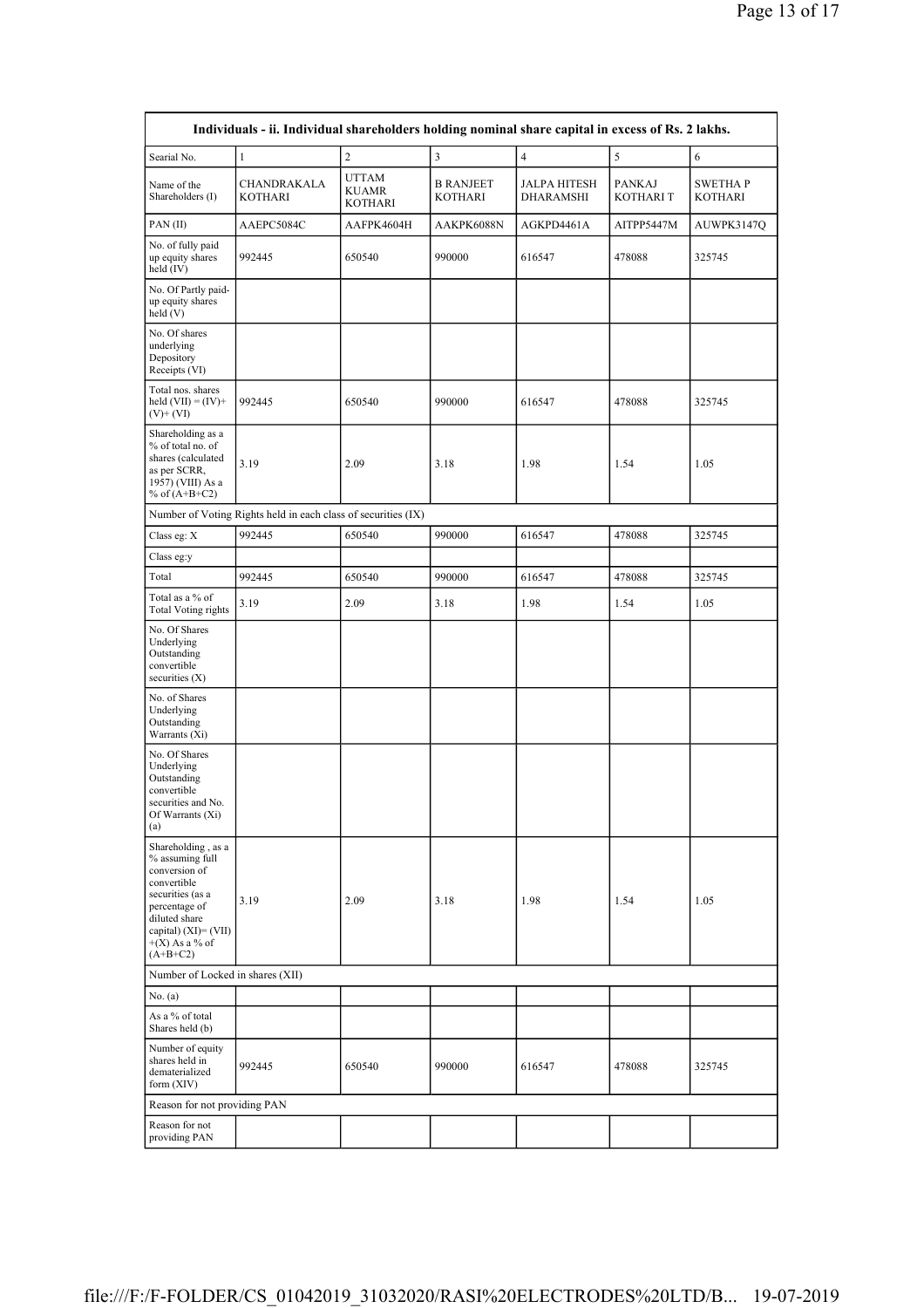| Individuals - ii. Individual shareholders holding nominal share capital in excess of Rs. 2 lakhs.                                                                                        |                                                               |  |  |  |  |  |
|------------------------------------------------------------------------------------------------------------------------------------------------------------------------------------------|---------------------------------------------------------------|--|--|--|--|--|
| Searial No.                                                                                                                                                                              |                                                               |  |  |  |  |  |
| Name of the<br>Shareholders (I)                                                                                                                                                          | Click here to go back                                         |  |  |  |  |  |
| PAN(II)                                                                                                                                                                                  | Total                                                         |  |  |  |  |  |
| No. of fully paid<br>up equity shares<br>held $(IV)$                                                                                                                                     | 4053365                                                       |  |  |  |  |  |
| No. Of Partly paid-<br>up equity shares<br>held (V)                                                                                                                                      |                                                               |  |  |  |  |  |
| No. Of shares<br>underlying<br>Depository<br>Receipts (VI)                                                                                                                               |                                                               |  |  |  |  |  |
| Total nos. shares<br>held $(VII) = (IV) +$<br>$(V)$ + $(VI)$                                                                                                                             | 4053365                                                       |  |  |  |  |  |
| Shareholding as a<br>% of total no. of<br>shares (calculated<br>as per SCRR,<br>1957) (VIII) As a<br>% of $(A+B+C2)$                                                                     | 13.02                                                         |  |  |  |  |  |
|                                                                                                                                                                                          | Number of Voting Rights held in each class of securities (IX) |  |  |  |  |  |
| Class eg: X                                                                                                                                                                              | 4053365                                                       |  |  |  |  |  |
| Class eg:y                                                                                                                                                                               |                                                               |  |  |  |  |  |
| Total                                                                                                                                                                                    | 4053365                                                       |  |  |  |  |  |
| Total as a % of<br><b>Total Voting rights</b>                                                                                                                                            | 13.02                                                         |  |  |  |  |  |
| No. Of Shares<br>Underlying<br>Outstanding<br>convertible<br>securities $(X)$                                                                                                            |                                                               |  |  |  |  |  |
| No. of Shares<br>Underlying<br>Outstanding<br>Warrants (Xi)                                                                                                                              |                                                               |  |  |  |  |  |
| No. Of Shares<br>Underlying<br>Outstanding<br>convertible<br>securities and No.<br>Of Warrants (Xi)<br>(a)                                                                               |                                                               |  |  |  |  |  |
| Shareholding, as a<br>% assuming full<br>conversion of<br>convertible<br>securities (as a<br>percentage of<br>diluted share<br>capital) $(XI) = (VII)$<br>$+(X)$ As a % of<br>$(A+B+C2)$ | 13.02                                                         |  |  |  |  |  |
|                                                                                                                                                                                          | Number of Locked in shares (XII)                              |  |  |  |  |  |
| No. (a)                                                                                                                                                                                  |                                                               |  |  |  |  |  |
| As a % of total<br>Shares held (b)                                                                                                                                                       |                                                               |  |  |  |  |  |
| Number of equity<br>shares held in<br>dematerialized<br>form $(XIV)$                                                                                                                     | 4053365                                                       |  |  |  |  |  |
| Reason for not providing PAN                                                                                                                                                             |                                                               |  |  |  |  |  |
| Reason for not<br>providing PAN                                                                                                                                                          |                                                               |  |  |  |  |  |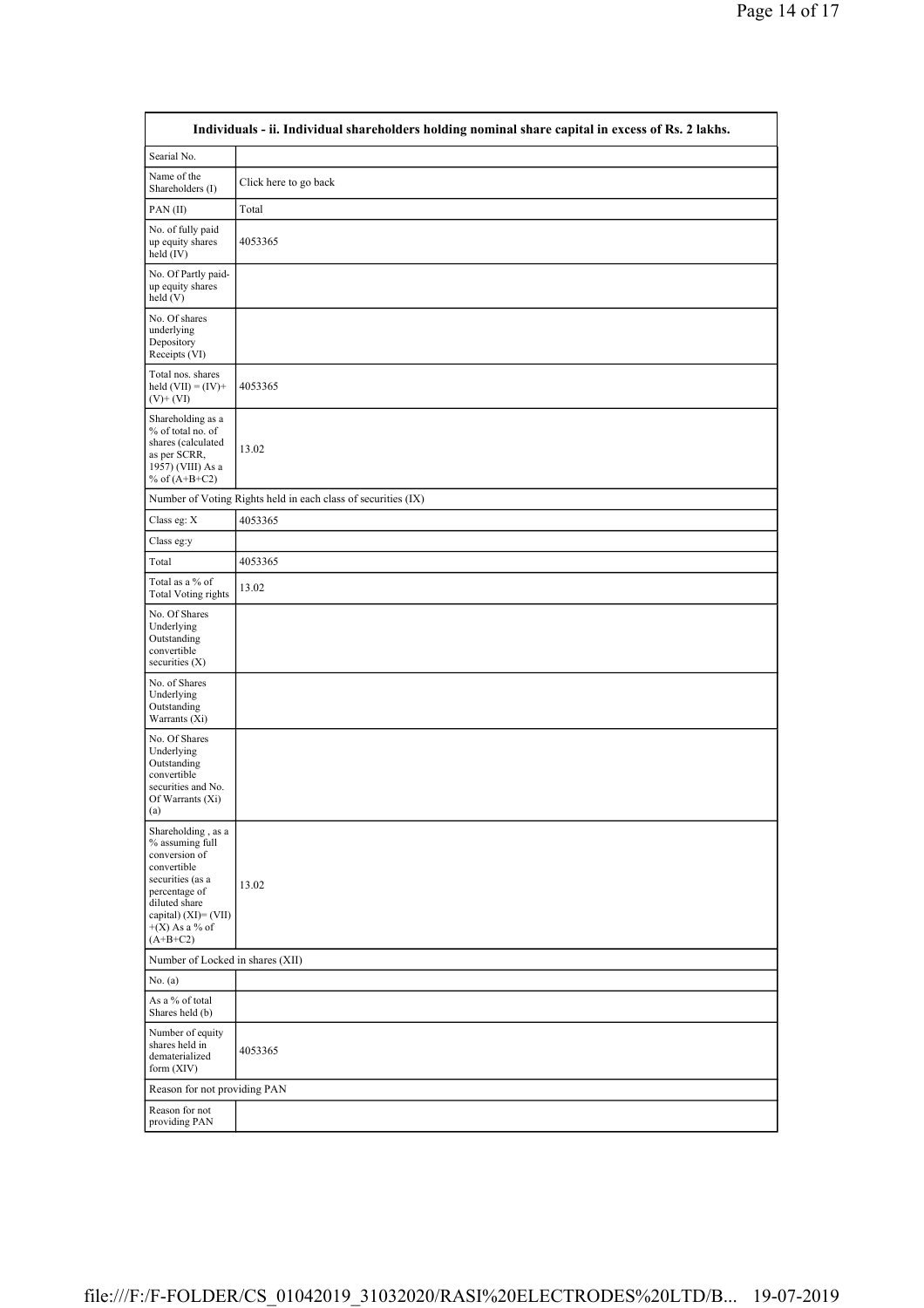| Any Other (specify)                                                                                                                                                                   |                                                               |                     |          |                      |                            |                          |  |  |  |  |
|---------------------------------------------------------------------------------------------------------------------------------------------------------------------------------------|---------------------------------------------------------------|---------------------|----------|----------------------|----------------------------|--------------------------|--|--|--|--|
| Searial No.                                                                                                                                                                           | $\mathbf{1}$                                                  | $\overline{c}$      | 3        | $\overline{4}$       | 5                          |                          |  |  |  |  |
| Category                                                                                                                                                                              | <b>Bodies Corporate</b>                                       | Clearing<br>Members | HUF      | Foreign<br>Nationals | <b>Bodies</b><br>Corporate |                          |  |  |  |  |
| Category / More<br>than 1 percentage                                                                                                                                                  | More than 1 percentage of<br>shareholding                     | Category            | Category | Category             | Category                   |                          |  |  |  |  |
| Name of the<br>Shareholders (I)                                                                                                                                                       | AADRIK DISTRIBUTORS PVT.<br><b>LTD</b>                        |                     |          |                      |                            | Click here to go<br>back |  |  |  |  |
| PAN(II)                                                                                                                                                                               | AAECA6320J                                                    |                     |          |                      |                            | Total                    |  |  |  |  |
| No. of the<br>Shareholders (I)                                                                                                                                                        | 1                                                             | 6                   | 145      | 35                   | 65                         | 251                      |  |  |  |  |
| No. of fully paid<br>up equity shares<br>held (IV)                                                                                                                                    | 449965                                                        | 6057                | 1056734  | 357434               | 674901                     | 2095126                  |  |  |  |  |
| No. Of Partly paid-<br>up equity shares<br>held (V)                                                                                                                                   |                                                               |                     |          |                      |                            |                          |  |  |  |  |
| No. Of shares<br>underlying<br>Depository<br>Receipts (VI)                                                                                                                            |                                                               |                     |          |                      |                            |                          |  |  |  |  |
| Total nos. shares<br>held $(VII) = (IV) +$<br>$(V)$ + $(VI)$                                                                                                                          | 449965                                                        | 6057                | 1056734  | 357434               | 674901                     | 2095126                  |  |  |  |  |
| Shareholding as a<br>% of total no. of<br>shares (calculated<br>as per SCRR,<br>1957) (VIII) As a<br>% of $(A+B+C2)$                                                                  | 1.45                                                          | 0.02                | 3.39     | 1.15                 | 2.17                       | 6.73                     |  |  |  |  |
|                                                                                                                                                                                       | Number of Voting Rights held in each class of securities (IX) |                     |          |                      |                            |                          |  |  |  |  |
| Class eg: X                                                                                                                                                                           | 449965                                                        | 6057                | 1056734  | 357434               | 674901                     | 2095126                  |  |  |  |  |
| Class eg:y                                                                                                                                                                            |                                                               |                     |          |                      |                            |                          |  |  |  |  |
| Total                                                                                                                                                                                 | 449965                                                        | 6057                | 1056734  | 357434               | 674901                     | 2095126                  |  |  |  |  |
| Total as a % of<br><b>Total Voting rights</b>                                                                                                                                         | 1.45                                                          | 0.02                | 3.39     | 1.15                 | 2.17                       | 6.73                     |  |  |  |  |
| No. Of Shares<br>Underlying<br>Outstanding<br>convertible<br>securities $(X)$                                                                                                         |                                                               |                     |          |                      |                            |                          |  |  |  |  |
| No. of Shares<br>Underlying<br>Outstanding<br>Warrants (Xi)                                                                                                                           |                                                               |                     |          |                      |                            |                          |  |  |  |  |
| No. Of Shares<br>Underlying<br>Outstanding<br>convertible<br>securities and No.<br>Of Warrants (Xi)<br>(a)                                                                            |                                                               |                     |          |                      |                            |                          |  |  |  |  |
| Shareholding, as a<br>% assuming full<br>conversion of<br>convertible<br>securities (as a<br>percentage of<br>diluted share<br>capital) (XI)= (VII)<br>$+(X)$ As a % of<br>$(A+B+C2)$ | 1.45                                                          | 0.02                | 3.39     | 1.15                 | 2.17                       | 6.73                     |  |  |  |  |
| Number of Locked in shares (XII)                                                                                                                                                      |                                                               |                     |          |                      |                            |                          |  |  |  |  |
| No. (a)                                                                                                                                                                               |                                                               |                     |          |                      |                            |                          |  |  |  |  |
| As a % of total<br>Shares held (b)                                                                                                                                                    |                                                               |                     |          |                      |                            |                          |  |  |  |  |
| Number of equity<br>shares held in<br>dematerialized<br>form (XIV)                                                                                                                    | 449965                                                        | 6057                | 1056734  | 357434               | 674901                     | 2095126                  |  |  |  |  |
| Reason for not providing PAN                                                                                                                                                          |                                                               |                     |          |                      |                            |                          |  |  |  |  |
|                                                                                                                                                                                       |                                                               |                     |          |                      |                            |                          |  |  |  |  |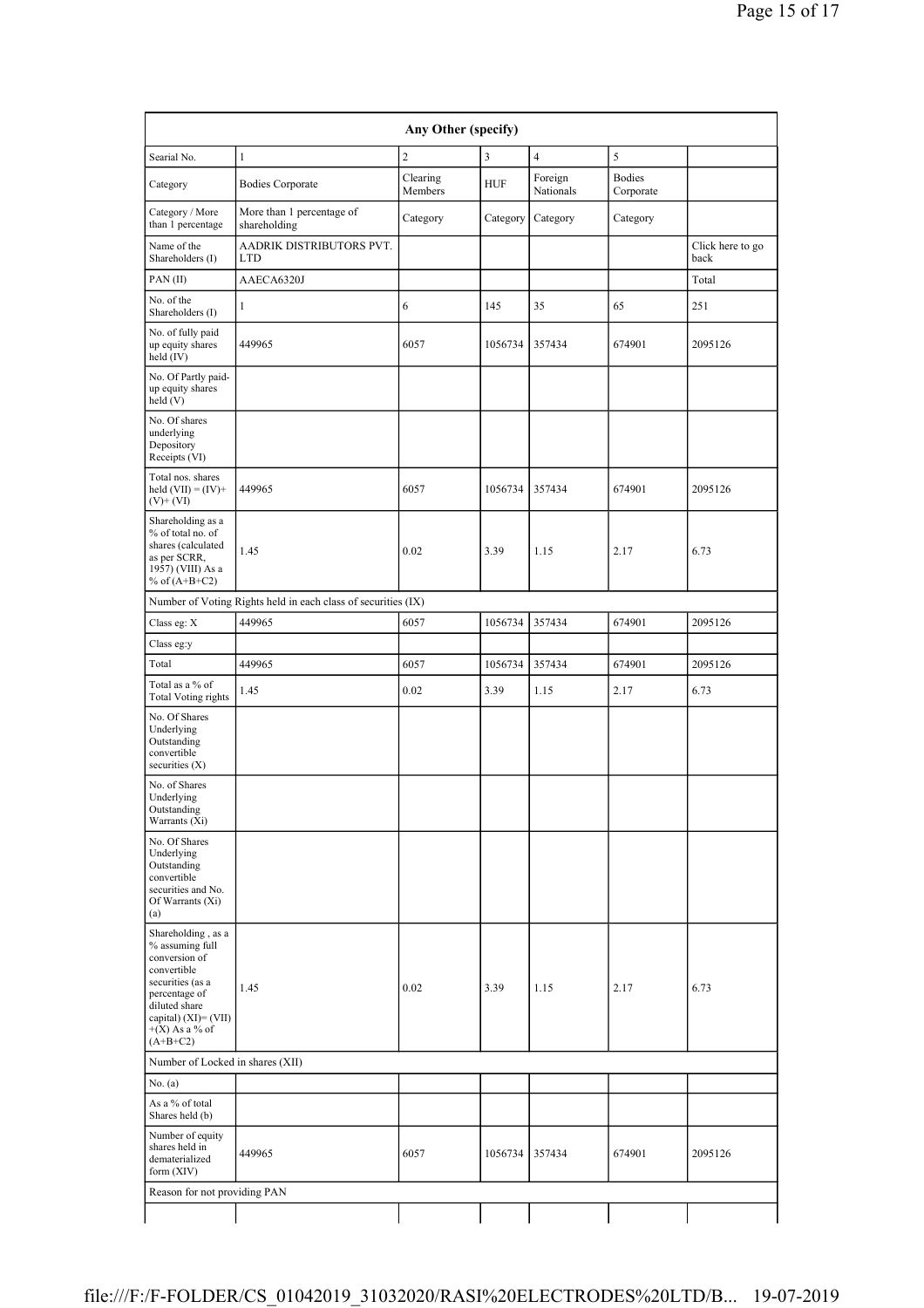| Reason<br>for not<br>. .<br>provi<br>'N.<br>ΡΔ<br>,,,,,,,,,<br>111<br>$\sim$ $\sim$ $\sim$ |  |  |  |  |
|--------------------------------------------------------------------------------------------|--|--|--|--|
|--------------------------------------------------------------------------------------------|--|--|--|--|